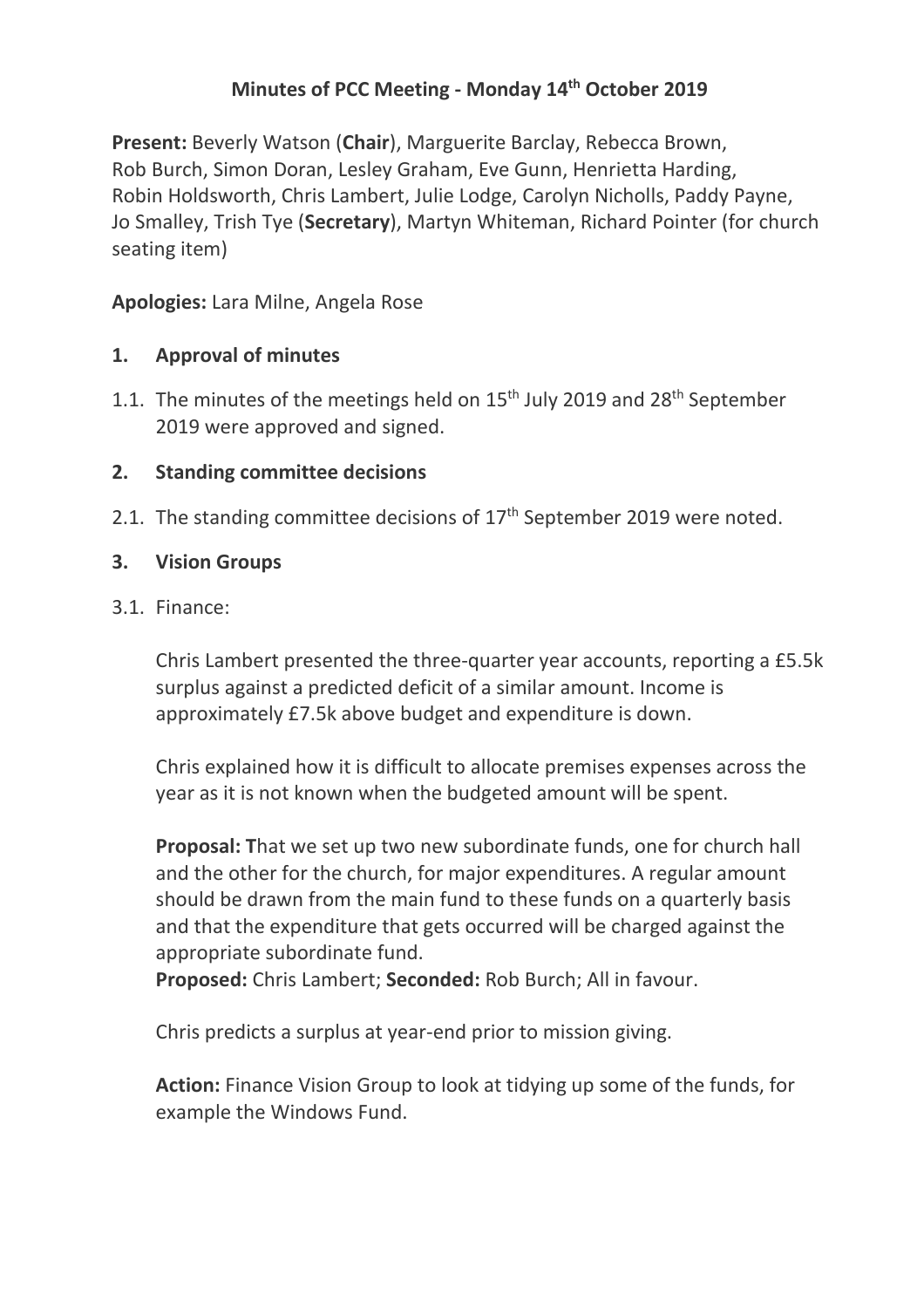#### 3.1.1 Church Seating:

Beverly presented the proposal from the church seating group to the PCC and Paddy presented facts and figures regarding the process, chair choices and the likely costs of replacing the pews with chairs.

Julie suggested that the wording "PCC approval for use of the building by any outside agency or group", should read "outside agencies will seek PCC approval"

**Action:** Beverly to amend the proposal.

There was some discussion regarding the vision for the church. The responses we have had so far suggest that approximately 70% are in favour of the change.

It was suggested that initially, the cost of the change should not be the deciding factor, but that we must first decide if this is a change that would be beneficial to the future of All Saints. Rob suggested that if we agree the change is beneficial, then we could set a time limit to raising the funds, after which we go ahead or return the financial gift.

**Proposal:** that we take this proposal forward to a parish consultation. **Proposed:** Beverly Watson; **Seconded:** Henrietta Harding; **Not in favour:** Robin Holdsworth; **Abstained:** Rebecca Brown; Remaining in favour.

# 3.1.2 Premises:

Robin reported on the latest progress from the Premises Vision Group, including the Poyle Trust not granting us a second award for Reading Room improvements. It is likely that we can fund the remaining improvements from the premises budget.

Robin has been pursuing quotes for a digital survey and needs further discussion with suppliers to ascertain the surveys needed.

Rob asked whether we should be increasing the rent on Thorn Bank, which has remained static for three years. Robin was advised by the agent that the market is difficult and that the current tenant is unlikely to pay more.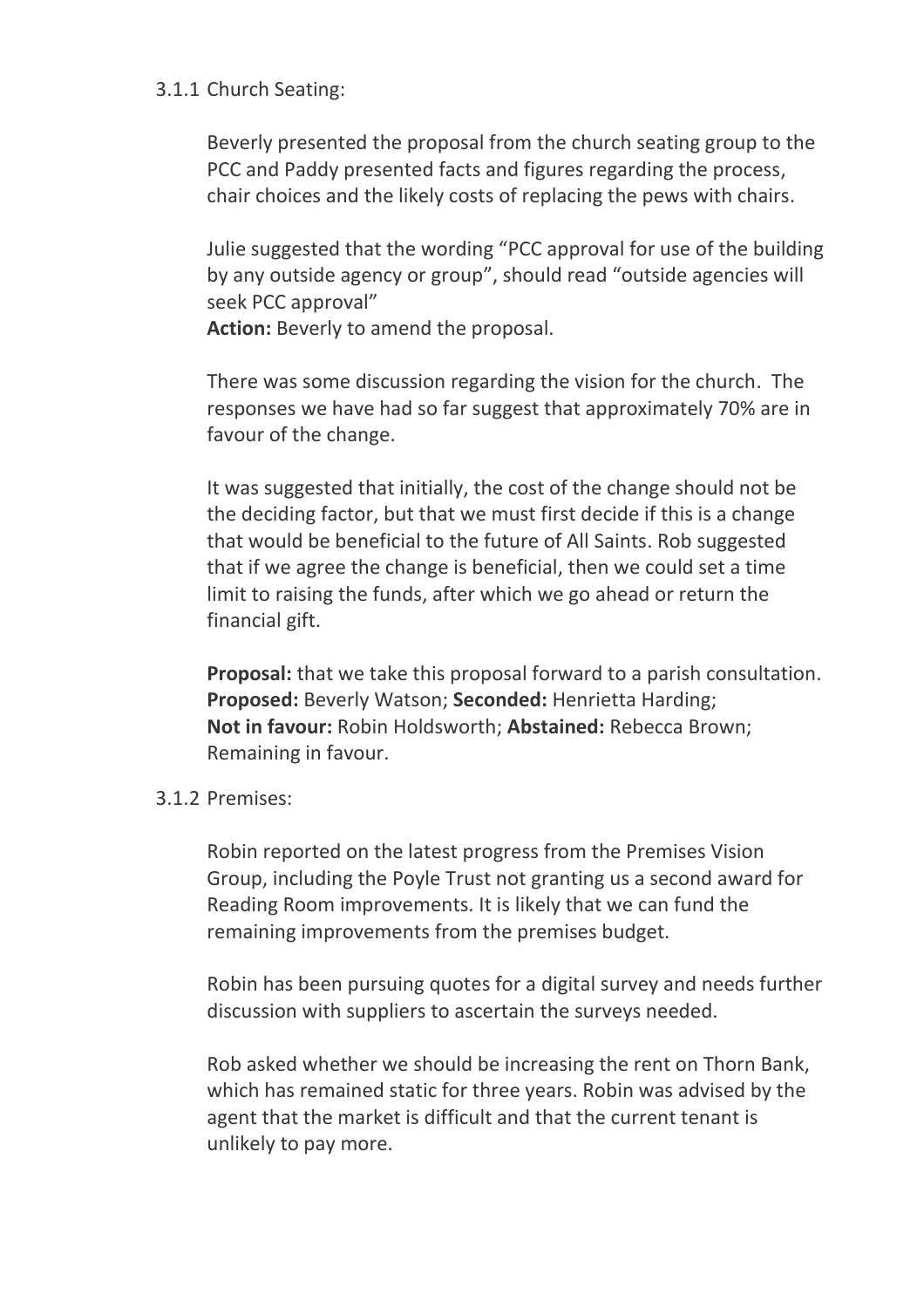## 3.1.3 Old Baptistry Window Designs:

Paddy presented the various suggestions that we have had submitted. The Premises Vision Group will consider the designs at their next meeting and come back to the December PCC with a decision for ratification.

**Action:** Trish to ask PCC members for their feedback on the designs prior to the premises vision group meeting on  $13<sup>th</sup>$  November.

## **4. Transforming Church Plan**

4.1. Review of goals.

This item was postponed to the next PCC as the previous items had taken longer than scheduled.

# **5. Vicar's report**

Beverly updated the PCC on the period since the last PCC:

- Thanks to all who came to the away morning in September; it was a good and useful time, and lovely to spend that time together. We drew out some action points, to help us towards growth in numbers at our Sunday services. Since then I've written an article for the October Magazine, under the title 'Your Church Needs You!', asking people to imagine what our church would look like if all 170 adults and 40 children on the Family List came each Sunday. The reality is that only about a third of us are there each Sunday.
- Propose we survey the congregation regarding our Sunday Services. Are they hitting the mark for people? Are the times of the Services right? Is the style of worship appropriate? Would people come if we did things differently? I feel this is an important focus for us in the coming months, and one which we've identified through our Transforming Church goals. It is integrally related to our discussion about church furniture, and how we use the church in worship and for the community.
- We've launched our bible reading initiative; and it will be good to have report back on that at our next meeting
- We've had a really good prayer space at QE with huge numbers of children coming – 70 the first day; and some children coming every day.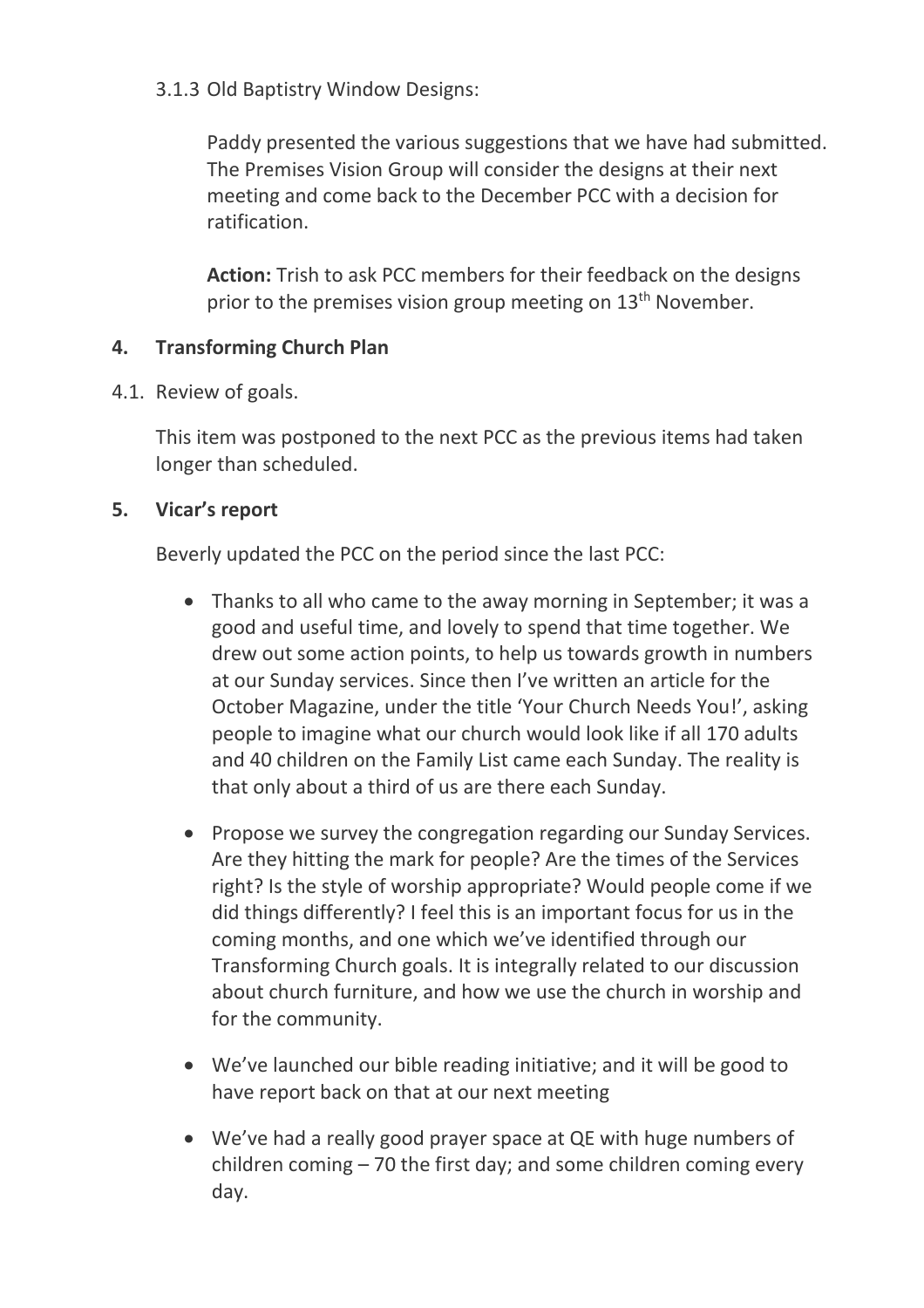- We had Messy Church at QE as part of the week; thanks to Carolyn for heading that up while I was on leave, preparing for Andrew's father's funeral last Friday.
- We're in the middle of our QE Harvest Festivals at the moment, with one today and another tomorrow. We should note that our work at QE is booming; but also, that I'm quite stretched in terms of time to do all that they're asking of us.
- In general, I'm a bit overstretched in terms of capacity, since Pippa moved on; and I'm looking to use Mavis Wilson and Julian Hubbard a bit more in the coming months, to offer extra clergy capacity at All Saints.

## **6. Safeguarding**

## 6.1. Update

Julie reported that the Diocesan Self Audit is complete and has been submitted. We met as a safeguarding team on Saturday. We have had one issue of concern with Matrix. They had a change of leader and the handover was not as good as it could've been. Beverly is dealing with that issue. As Matrix operate under their own safeguarding procedures, it's not directly to do with us, but it would reflect badly on us if there was a problem. Julie is keeping a close eye on the Matrix Hub.

# **7. Approvals**

7.1. Resource Library

As part of the move of the Diocesan Resource Library to All Saints, there are three documents that have needed PCC approval:

- Letter of Understanding
- Library Assistant job description
- Application to the Diocesan Growth Fund

Robin queried the amount quoted as 'reserves' on the application to the Growth Fund. Martyn responded that he had checked with Chris and that the Diocese were also sent the accounts and so could see the full picture.

Carolyn and Marguerite both questioned a paragraph on the job description. (Since the meeting Trish has circulated the correct version of the job description where the paragraph in question reads correctly).